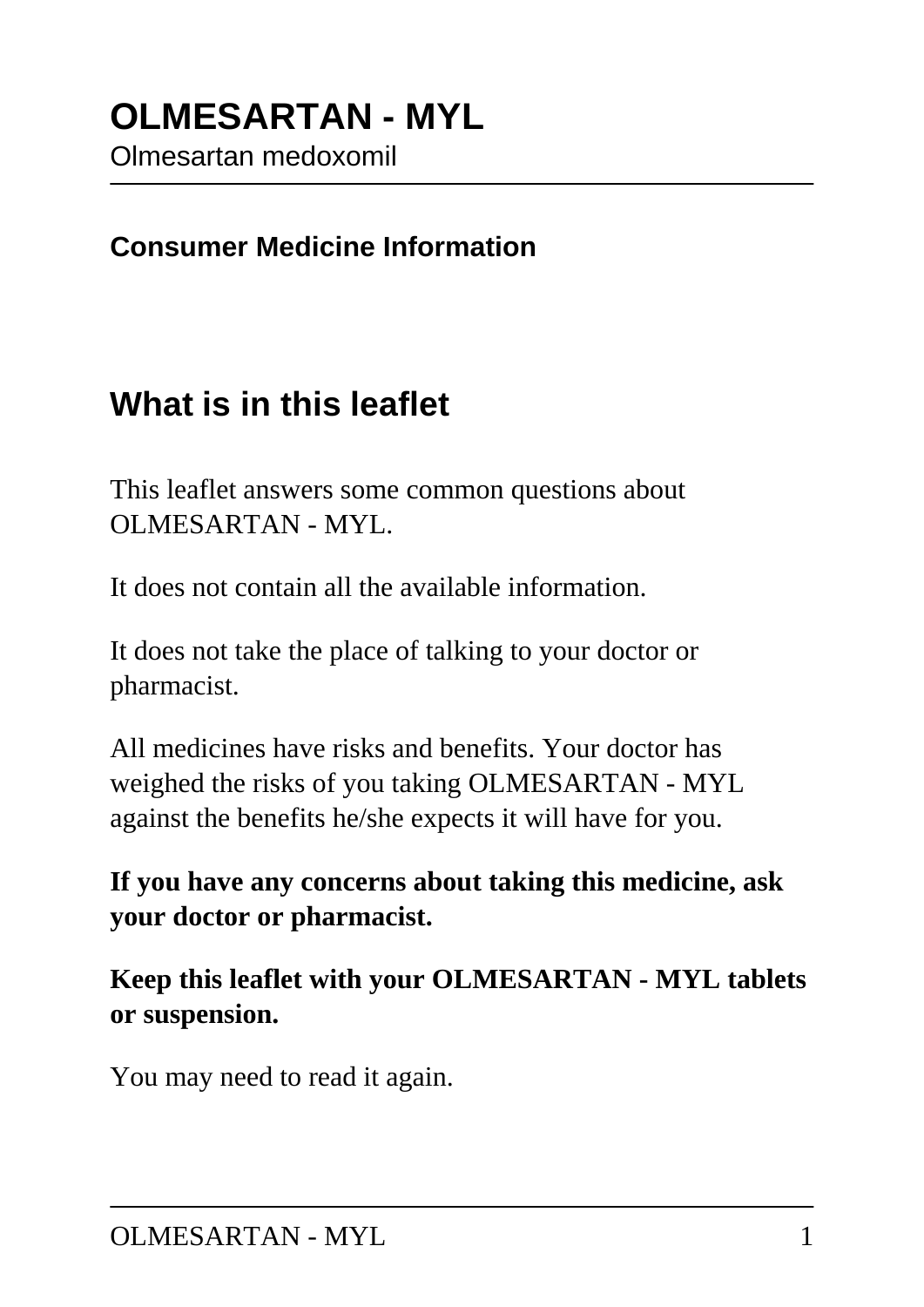# **What OLMESARTAN - MYL is used for**

OLMESARTAN - MYL is used to treat high blood pressure which is sometimes called hypertension.

Everyone has blood pressure. This pressure helps push blood all around your body. Your blood pressure changes at different times of the day, depending on how busy or worried you are. You have hypertension (high blood pressure) when your blood pressure stays higher than is needed, even when you are calm and relaxed.

There are usually no symptoms of hypertension. The only way of knowing that you have hypertension is to have your blood pressure checked on a regular basis. If high blood pressure is not treated it can lead to serious health problems, including stroke, heart disease and kidney failure.

## **How OLMESARTAN - MYL works**

OLMESARTAN - MYL belongs to a group of medicines known as angiotensin-II receptor antagonists. Angiotensin-II is a substance produced in the body which causes blood vessels to tighten. OLMESARTAN - MYL blocks the action of angiotensin-II and therefore relaxes your blood vessels. This helps lower your blood pressure.

Your doctor may have prescribed OLMESARTAN - MYL for another reason. Ask your doctor if you have any questions about why OLMESARTAN - MYL has been prescribed for you.

OLMESARTAN - MYL is not addictive.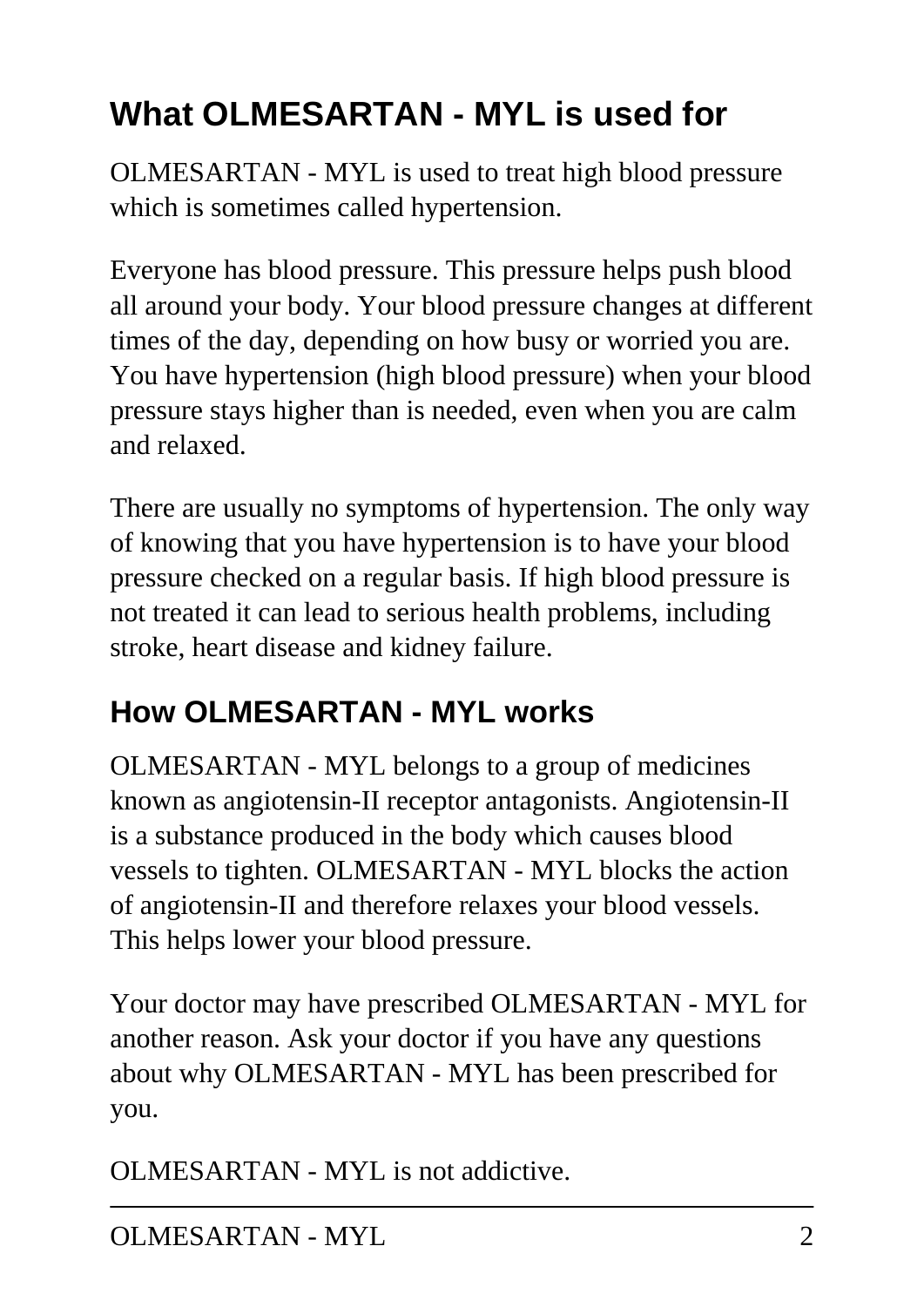This medicine is available only with a doctor's prescription.

## **Before you take OLMESARTAN - MYL**

### **When you must not take it**

**Do not take OLMESARTAN - MYL if:**

- **you have serious problems with your kidneys**
- **you have serious problems with your liver**
- **you have diabetes and are taking a medicine called aliskiren to reduce blood pressure**
- **you have an allergy to OLMESARTAN MYL or any of the ingredients listed at the end of this leaflet**

Symptoms of an allergic reaction to OLMESARTAN - MYL may include skin rash, itchiness, shortness of breath, swelling of the face, lips or tongue, muscle pain or tenderness or joint pain.

### **Do not take OLMESARTAN - MYL if you are pregnant or breastfeeding.**

OLMESARTAN - MYL may enter your womb or it may pass into the breast milk and there is the possibility that your baby may be affected.

If pregnancy is discovered OLMESARTAN - MYL should be discontinued as soon as possible.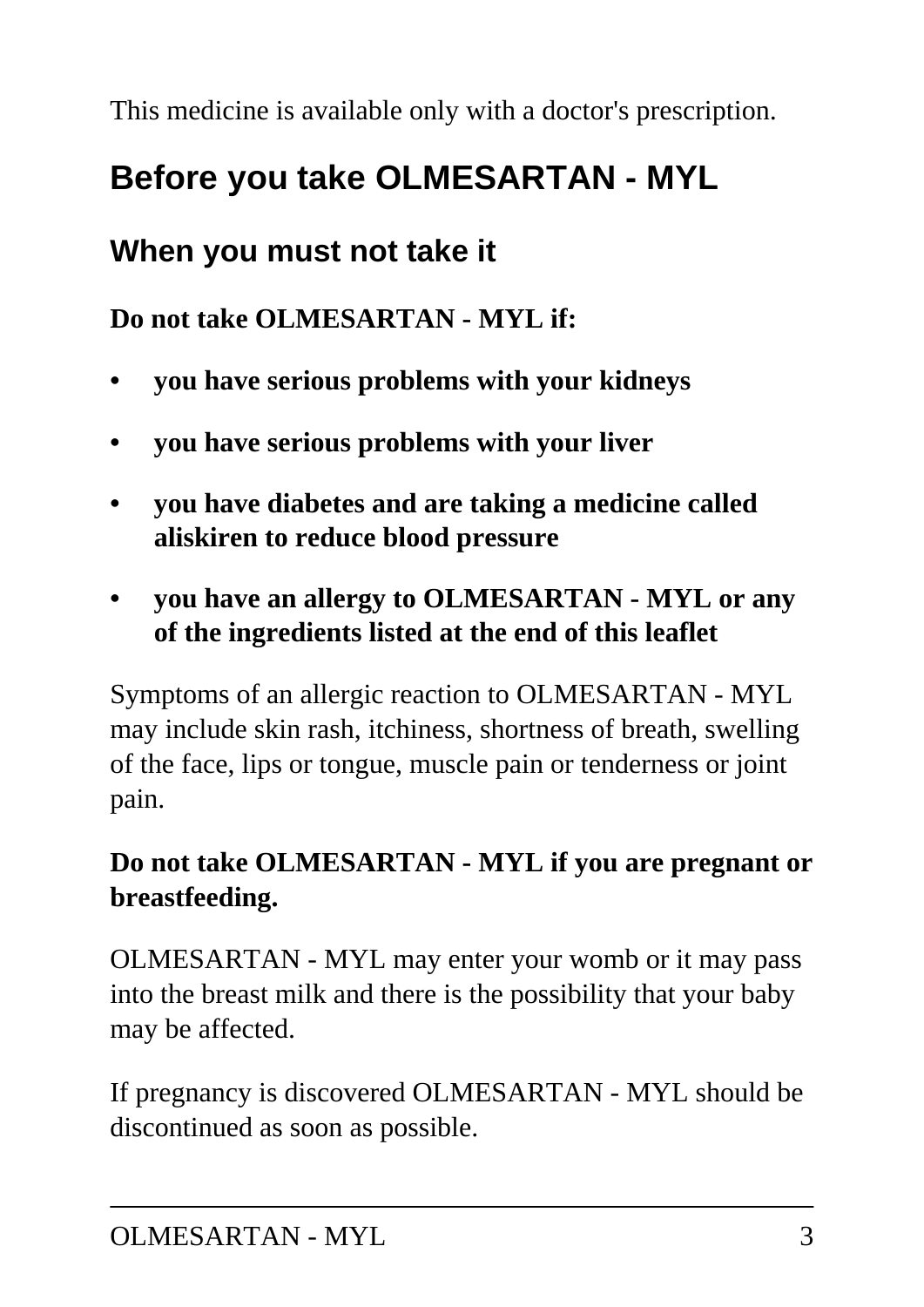**Do not take OLMESARTAN - MYL after the expiry date printed on the pack or if the packaging is torn or shows signs of tampering.**

**If you are not sure whether you should start taking OLMESARTAN - MYL, talk to your doctor.**

### **Before you start to take it**

### **Tell your doctor if you have allergies to:**

- any other medicines
- any other substances, such as foods, preservatives or dyes.

### **Tell your doctor if you have or have had any medical conditions, especially the following:**

- kidney problems
- liver problems
- heart problems
- excessive vomiting or diarrhoea recently
- high levels of potassium in your blood
- problems with your adrenal glands (small glands above the kidneys).

#### **You must also tell your doctor if you:**

are following a very low salt diet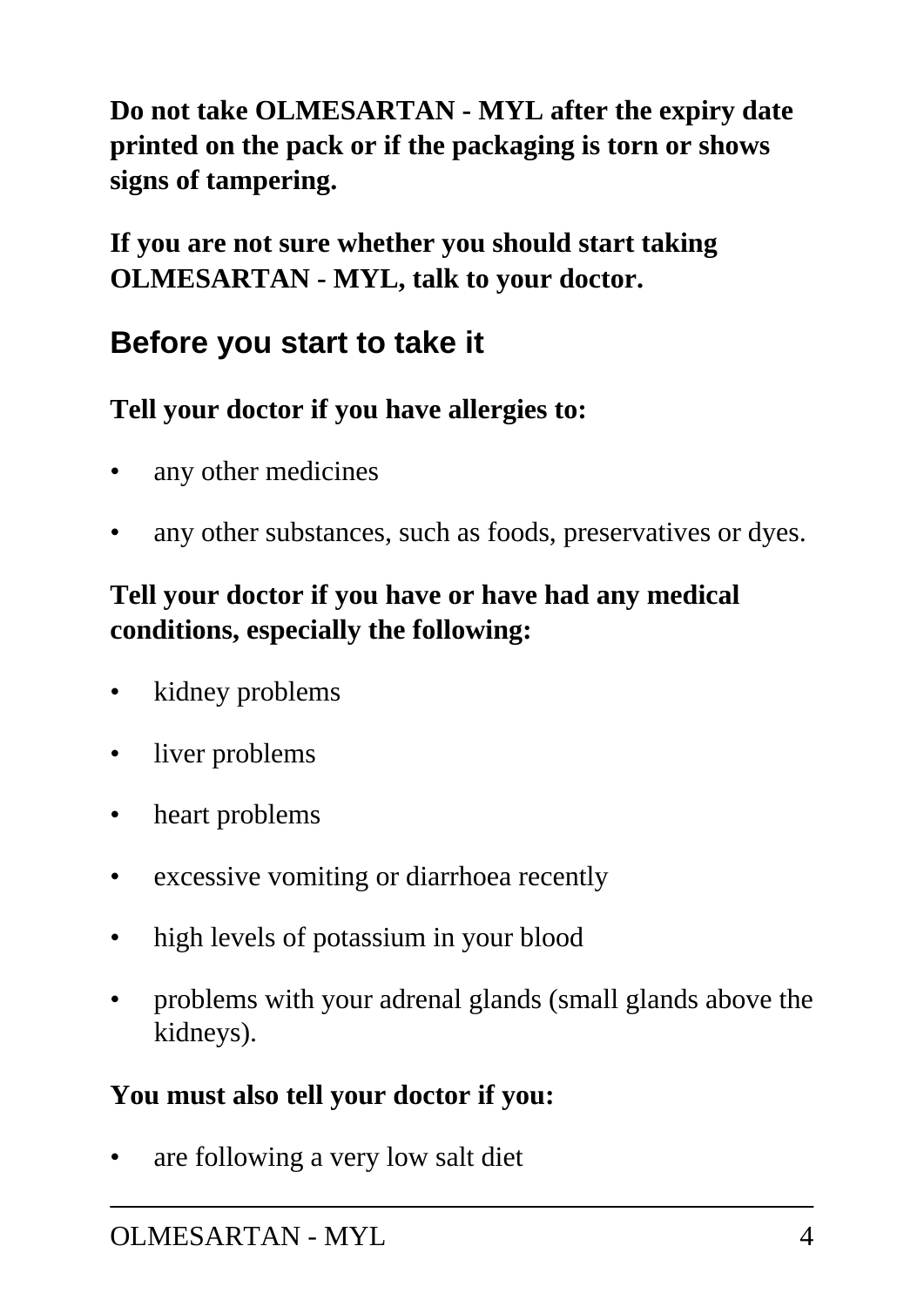- you are or intend to become pregnant or plan to breastfeed.
- you are taking potassium supplements, potassium-sparing agents, potassium-containing salt substitutes or other medicines that may increase serum potassium (e.g., trimethoprim-containing products)

### **If you have not told your doctor about any of the above, tell him/her before you start taking OLMESARTAN - MYL.**

## **Taking other medicines**

**Tell your doctor or pharmacist if you are taking any other medicines, including any that you buy without a prescription from your pharmacy, supermarket or health food shop.**

Some medicines and OLMESARTAN - MYL may interfere with each other. These include:

- other medicines used to treat high blood pressure
- other diuretics, also known as fluid or water tablets
- non-steroidal anti-inflammatory drugs (NSAIDs) or COX-2 inhibitors, medicines used to relieve pain, swelling and other symptoms of inflammation, including arthritis
- potassium supplements or potassium-containing salt substitutes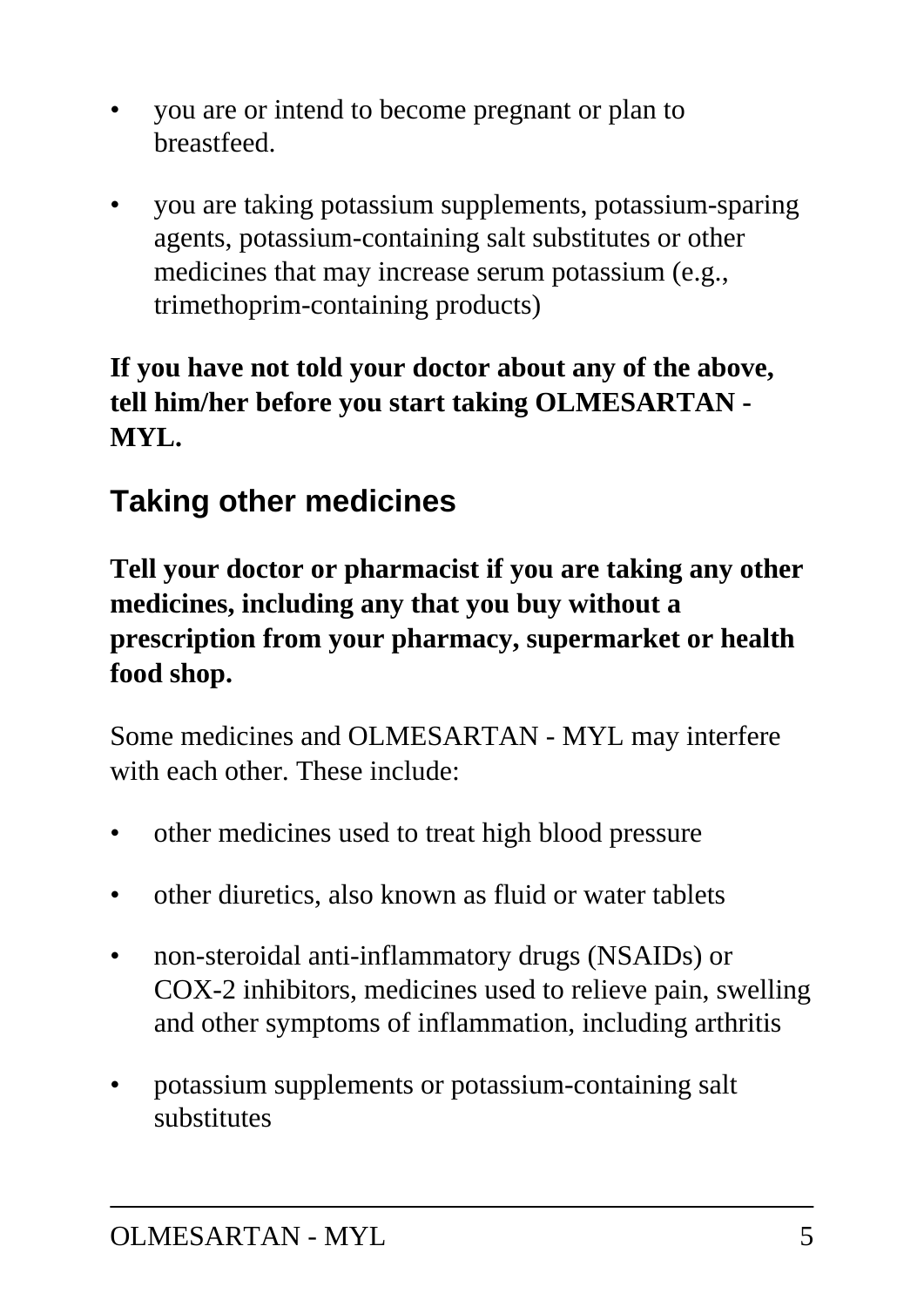- other medicines that may increase serum potassium (e.g., trimethoprim-containing products)
- lithium, a medicine used to treat mood swings and some types of depression
- any medicines that contain aliskiren
- any medicines that contain colesevelam.

These medicines may be affected by OLMESARTAN - MYL, or may affect how well it works. You may need different amounts of your medicine, or you may need to take different medicines. Your doctor will advise you.

In general, OLMESARTAN - MYL has been shown not to interfere with other medicines. However, it is important to tell your doctor and pharmacist about any medicines you are taking or plan to take.

## **Use in children**

The safety and effectiveness of OLMESARTAN - MYL in children aged less than 1 year has not been established.

# **How to take OLMESARTAN - MYL**

### **Follow all directions given to you by your doctor or pharmacist carefully.**

They may differ from the information contained in this leaflet.

If you have been prescribed OLMESARTAN - MYL suspension, your pharmacist will prepare this for you.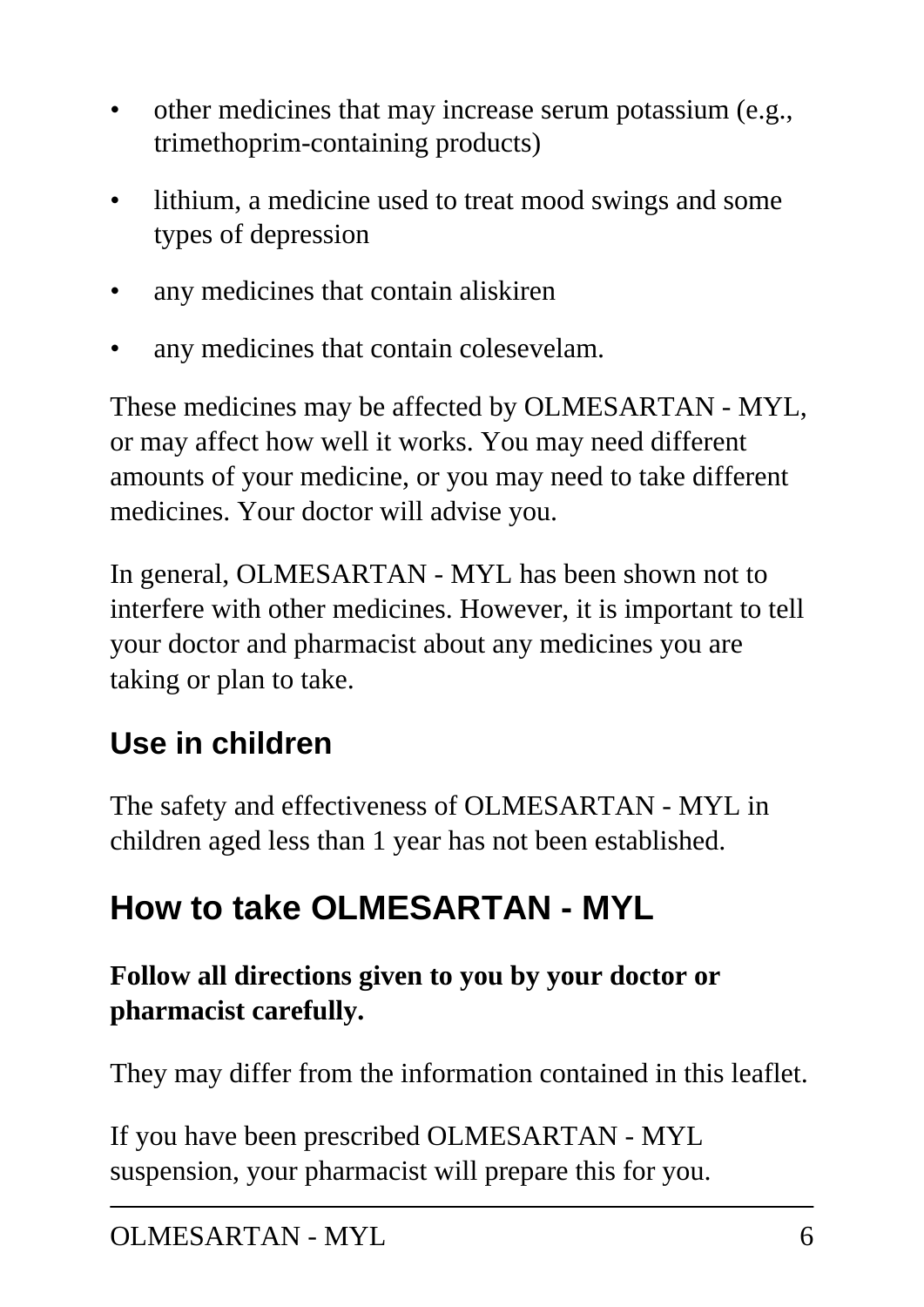Your doctor or pharmacist will tell you which OLMESARTAN - MYL tablet or how much OLMESARTAN - MYL suspension you will need to take each day. This depends on your condition and whether or not you are taking any other medicines.

**If you do not understand the instructions on the box or the suspension bottle, ask your doctor or pharmacist for help.**

### **How much to take**

Tablets:

For most adult patients, the usual starting dose of OLMESARTAN - MYL is 20 mg once a day. The dose may need to be increased to OLMESARTAN - MYL 40 mg once a day if necessary.

Suspension:

Follow the instructions given by your doctor or pharmacist.

### **Do not give OLMESARTAN - MYL suspension to children under 1 year of age.**

For children 6-18 years (weighing 35kg or more):

One OLMESARTAN - MYL 20mg tablet once daily, or 10 mL of the 2 mg/mL suspension.

For children 6-18 years (weighing less than 35 kg):

5 mL of the 2 mg/mL suspension.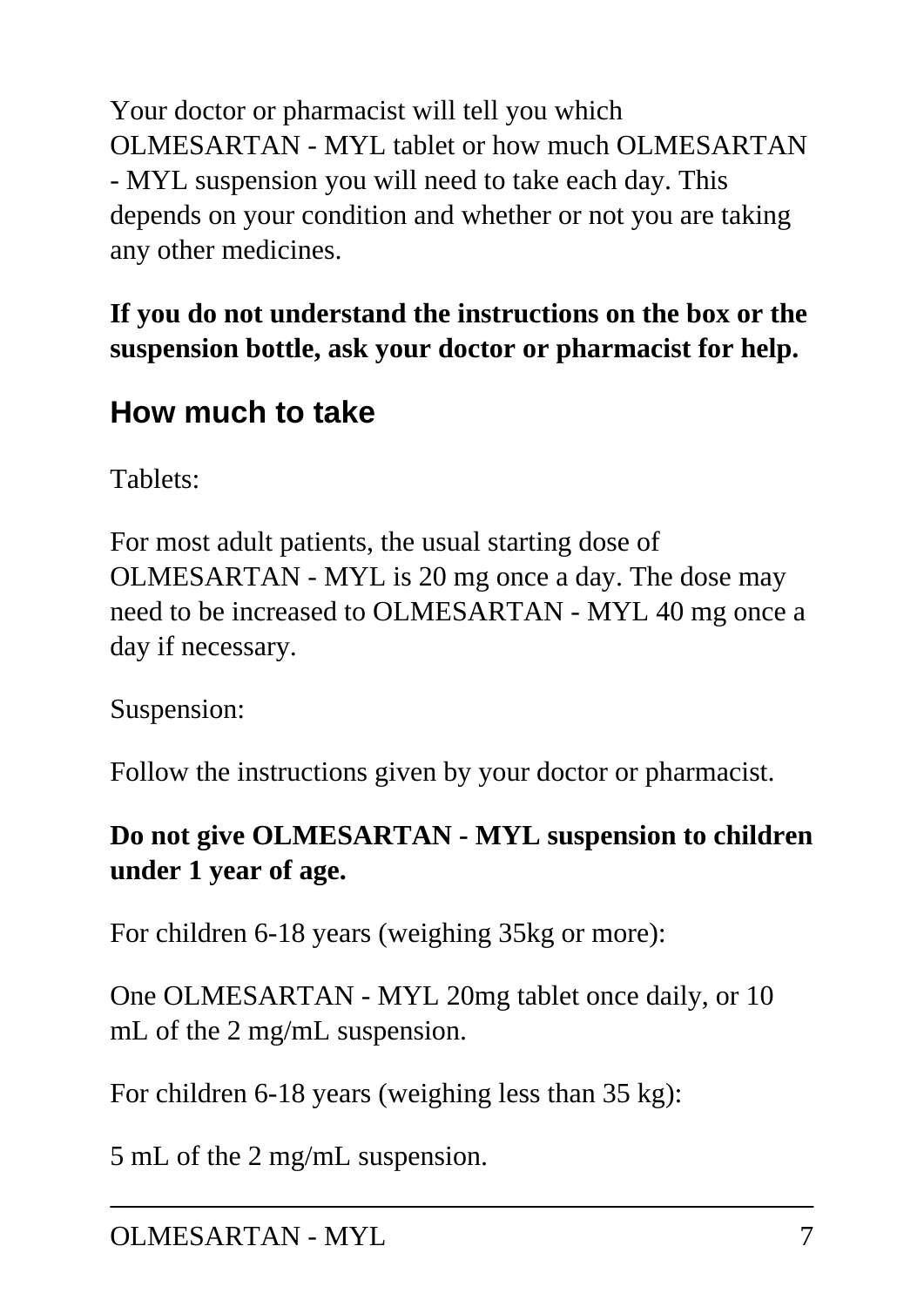For children 1-5 years (weighing 5kg or more):

The dose will vary depending on your child's weight.

### **How to take it**

Tablets:

### **Swallow OLMESARTAN - MYL whole with a full glass of water.**

Do not chew the tablets.

Suspension:

**Shake the bottle and then using either a medicine measure or a dosing syringe give the required volume to your child.**

### **When to take it**

### **Take OLMESARTAN - MYL at about the same time each day, with or without food.**

Taking OLMESARTAN - MYL at the same time each day will have the best effect. It will also help you remember when to take OLMESARTAN - MYL. It does not matter whether you take it with or without food.

## **How long to take it**

OLMESARTAN - MYL helps control your condition, but does not cure it. Therefore you must take OLMESARTAN -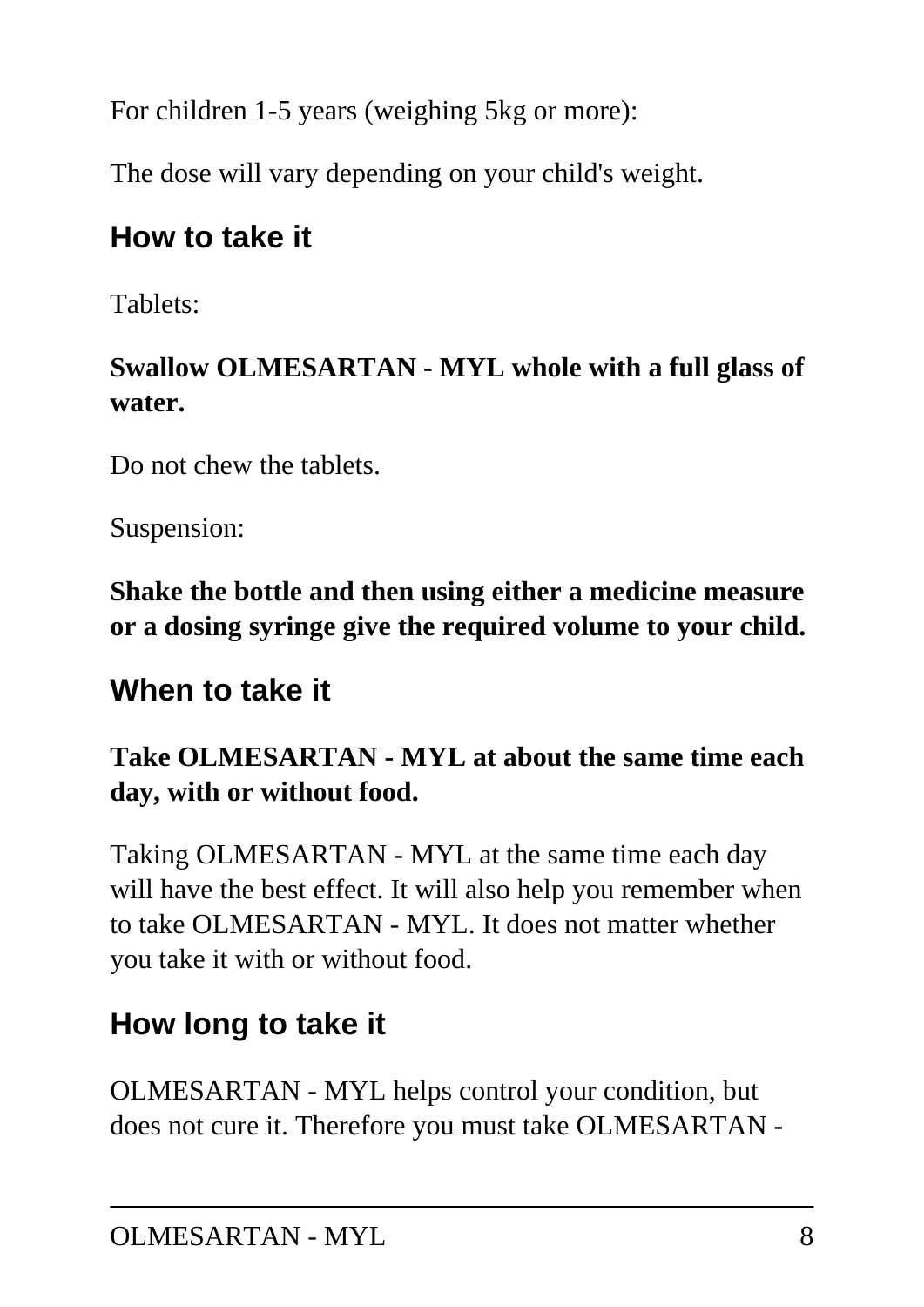MYL every day. Continue taking your medicine for as long as your doctor tells you.

## **If you forget to take it**

**If it is almost time for your next dose, skip the dose you missed and take your next dose when you are meant to.**

**Otherwise, take it as soon as you remember and then go back to taking your medicine as you would normally.**

**Do not take a double dose to make up for the dose that you missed.**

This may increase the chance of you getting an unwanted side effect.

**If you are not sure what to do, ask your doctor or pharmacist.**

**If you have trouble remembering to take your medicine, ask your pharmacist for some hints.**

## **If you take too much (overdose)**

**Immediately telephone your doctor or the Australian Poisons Information Centre (telephone 13 11 26) or go to Accident and Emergency at the nearest hospital, if you think that you or anyone else may have taken too much OLMESARTAN - MYL. Do this even if there are no signs of discomfort or poisoning.**

**Keep telephone numbers for these places handy.**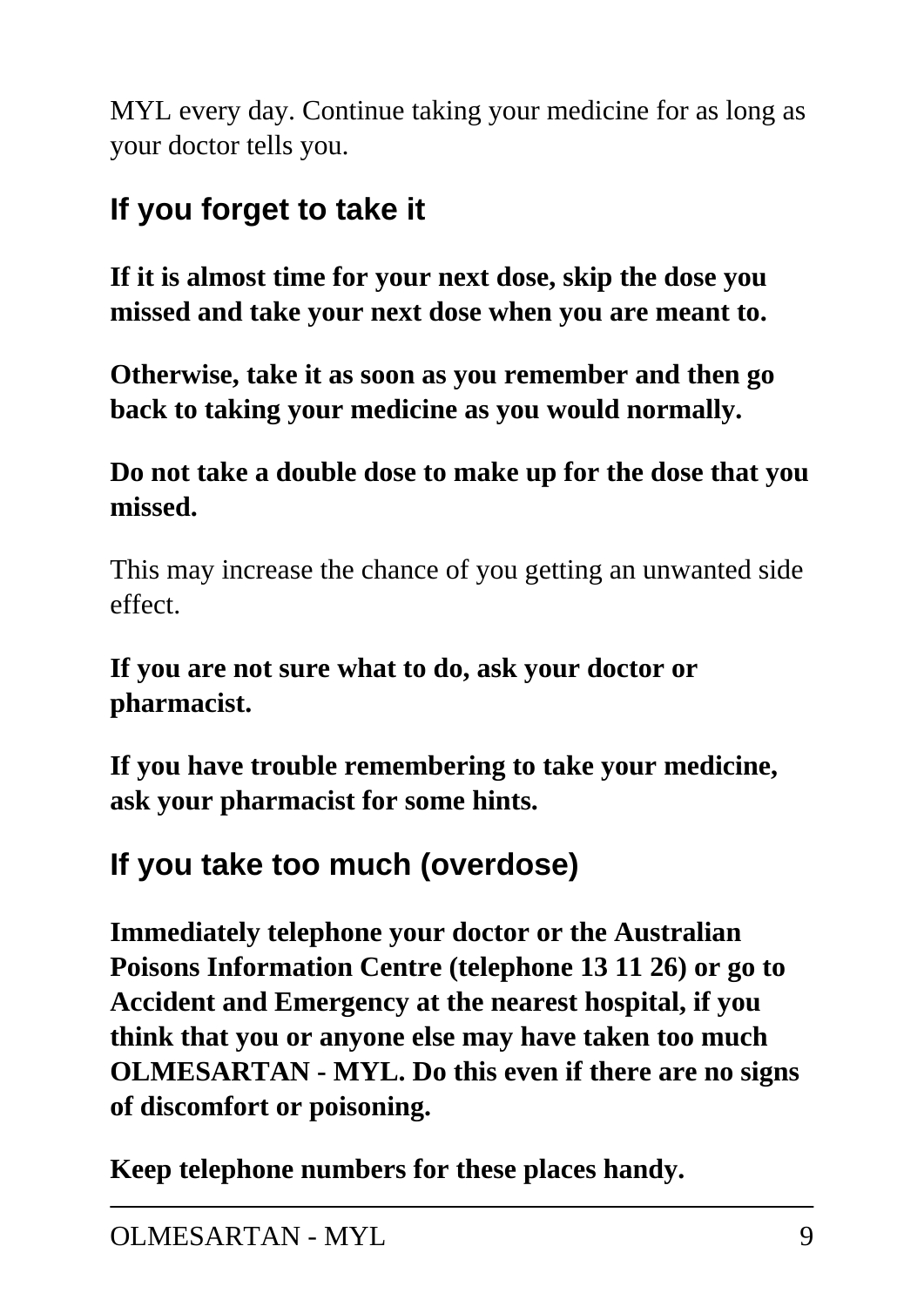If you take too much OLMESARTAN - MYL, you may feel light-headed, dizzy or you may faint. You may also have a fast heartbeat.

# **While you are using OLMESARTAN - MYL**

### **Things you must do**

**If you are about to be started on any new medicine, tell your doctor, dentist or pharmacist that you are taking OLMESARTAN - MYL.**

**Make sure you drink enough water during exercise and hot weather when you are taking OLMESARTAN - MYL, especially if you sweat a lot.**

If you do not drink enough water while taking OLMESARTAN - MYL, you may feel faint, light-headed or sick. This is because your blood pressure is dropping suddenly. If you continue to feel unwell, tell your doctor.

### **If you have excess vomiting and/or diarrhoea while taking OLMESARTAN - MYL, tell your doctor.**

You may lose too much water and salt and your blood pressure may drop too much.

**If you feel light-headed or dizzy after taking your first dose of OLMESARTAN - MYL, or when your dose is increased, tell your doctor immediately.**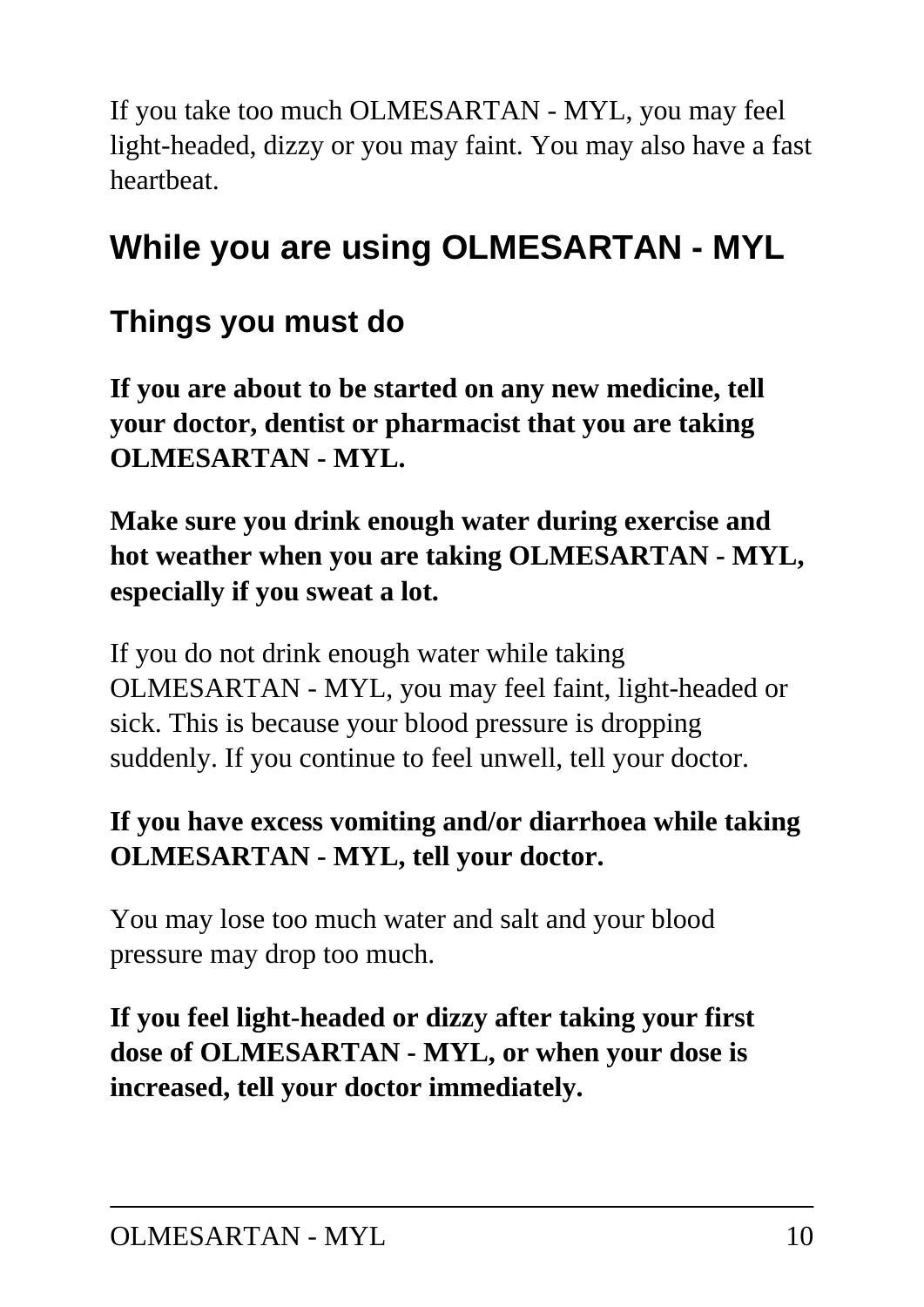**If you plan to have surgery that needs a general anaesthetic, tell your doctor or dentist that you are taking OLMESARTAN - MYL.**

Your blood pressure may drop suddenly.

**If you become pregnant while taking OLMESARTAN - MYL, tell your doctor immediately.**

**If you are about to have any blood tests, tell your doctor that you are taking OLMESARTAN - MYL.**

OLMESARTAN - MYL may interfere with the results of some tests.

**Have your blood pressure checked when your doctor says, to make sure OLMESARTAN - MYL is working.**

**Go to your doctor regularly for a check-up.**

Your doctor may occasionally do a blood test to check your potassium levels and see how your kidneys are working.

### **Things you must not do**

**Do not give OLMESARTAN - MYL to anyone else, even if they have the same condition as you.**

**Do not take OLMESARTAN - MYL to treat any other complaints unless your doctor or pharmacist tells you to.**

**Do not stop taking OLMESARTAN - MYL, or lower the dosage, without checking with your doctor.**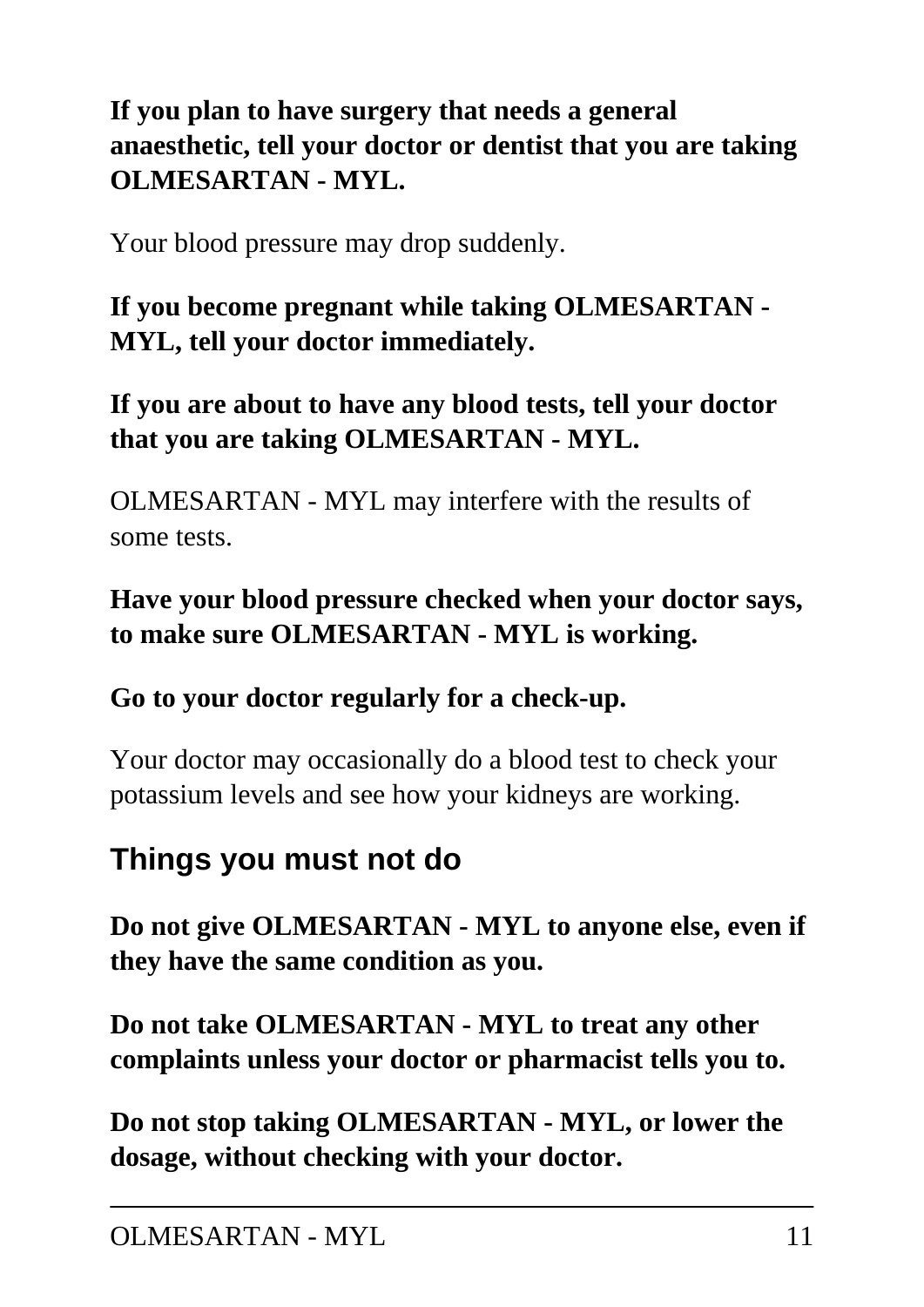## **Things to be careful of**

#### **If you feel light-headed, dizzy or faint when getting out of bed or standing up, get up slowly.**

Standing up slowly, especially when you get up from bed or chairs, will help your body get used to the change in position and blood pressure. If this problem continues or gets worse, talk to your doctor.

#### **Be careful driving or operating machinery until you know how OLMESARTAN - MYL affects you.**

As with other medicines in this class, OLMESARTAN - MYL may cause dizziness, light-headedness or tiredness in some people. Make sure you know how you react to OLMESARTAN - MYL before you drive a car, operate machinery, or do anything else that could be dangerous if you are dizzy or light-headed. If this occurs do not drive. If you drink alcohol, dizziness or light-headedness may be worse.

### **Things that would be helpful for your blood pressure**

Some self help measures suggested below may help your condition. Talk to your doctor or pharmacist about these measures and for more information.

- Alcohol your doctor may advise you to limit your alcohol intake.
- Weight your doctor may suggest losing some weight to help lower your blood pressure and help lessen the amount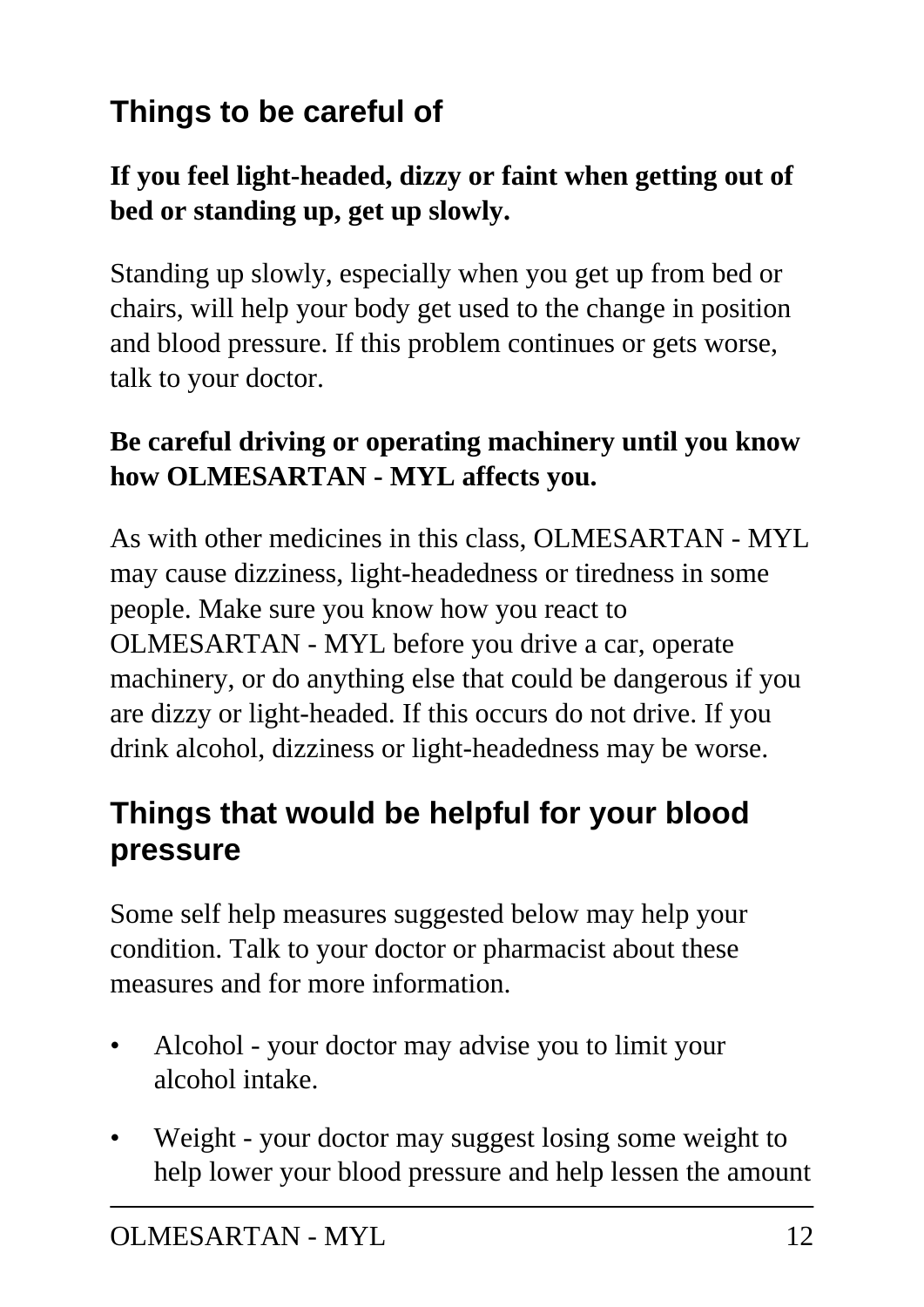of work your heart has to do. Some people may need a dietician's help to lose weight.

Diet - eat a healthy diet which includes plenty of fresh vegetables, fruit, bread, cereals and fish.

 Also eat less fat and sugar (especially saturated fat) which includes sausages, fatty meats, full cream dairy products, biscuits, cakes, pastries, chocolates, chips and coconut. Monounsaturated and polyunsaturated fats from olive oil, canola oil, avocado and nuts are beneficial in small quantities.

- Salt your doctor may advise you to watch the amount of salt in your diet. To reduce your salt intake you should avoid using salt in cooking or at the table and avoid cooked or processed foods containing high sodium (salt) levels.
- Exercise regular exercise, maintained over the long term, helps to reduce blood pressure and helps get the heart fitter. Regular exercise also improves your blood cholesterol levels, helps reduce your weight and stress levels, and improves your sleep, mood and ability to concentrate. However, it is important not to overdo it. Walking is good exercise, but try to find a route that is reasonably flat. Before starting any exercise, ask your doctor about the best kind of programme for you.
- Smoking your doctor may advise you to stop smoking or at least cut down. There are enormous benefits to be gained from giving up smoking. There are many professionals, organisations and strategies to help you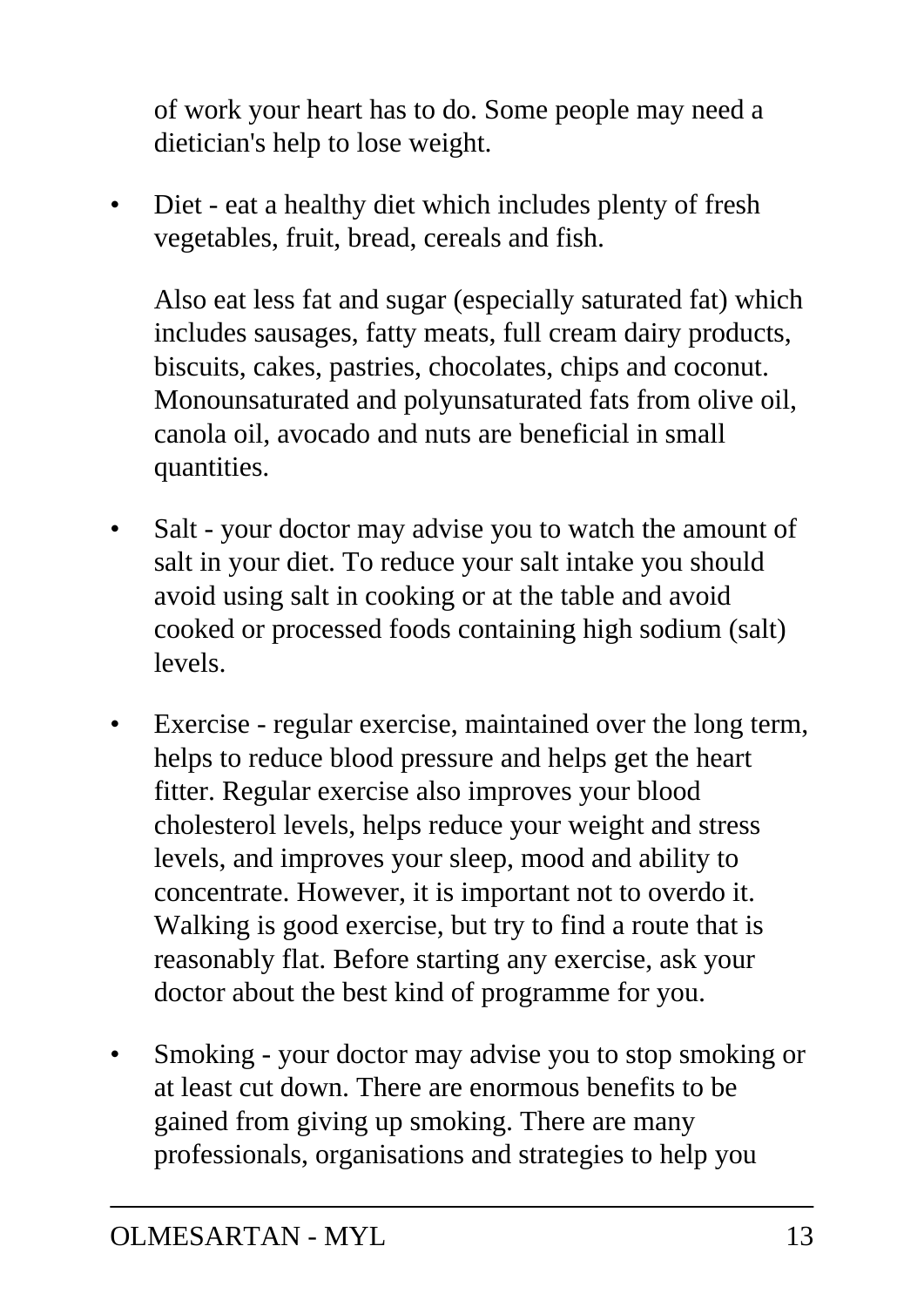quit. Ask your doctor or pharmacist for further information and advice.

## **Side effects**

#### **Tell your doctor or pharmacist as soon as possible if you do not feel well while you are taking OLMESARTAN - MYL.**

OLMESARTAN - MYL helps most people with high blood pressure, but it may have unwanted side effects in a few people. All medicines can have side effects. Sometimes they are serious, most of the time they are not. You may need medical treatment if you get some of the side effects.

If you are over 65 years of age you may have an increased chance of getting side effects.

### **Ask your doctor or pharmacist to answer any questions you may have.**

Following is a list of possible side effects. Do not be alarmed by this list. You may not experience any of them.

### **Tell your doctor or pharmacist if you notice any of the following and they worry you:**

- feeling light-headed, dizzy or faint
- cough
- headache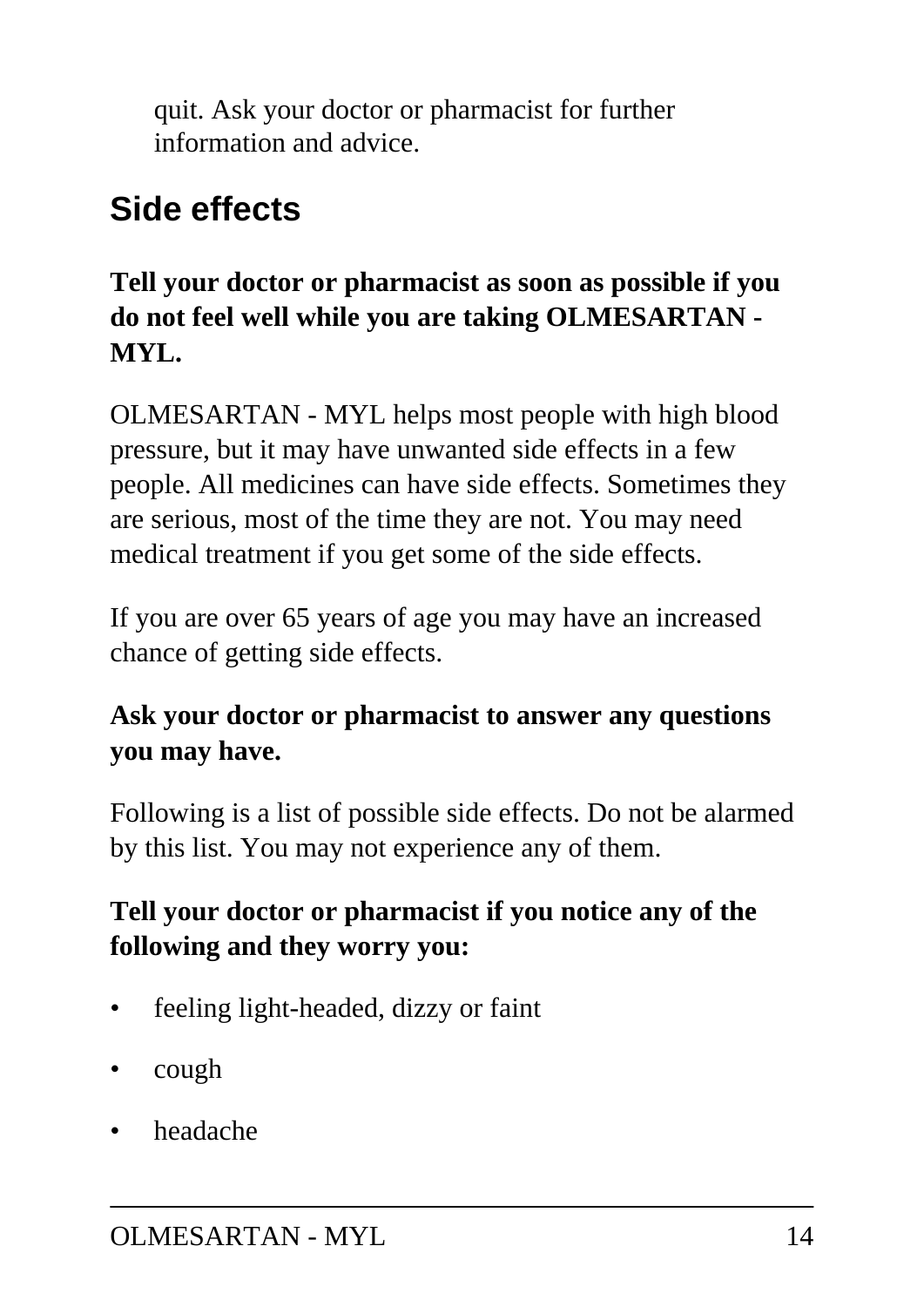- feeling sick (nausea) or vomiting
- stomach pain
- diarrhoea
- an uncomfortable feeling in the stomach
- unusual tiredness or weakness, fatigue
- 'flu-like' symptoms
- runny or blocked nose, or sneezing
- bronchitis
- sore throat and discomfort when swallowing (pharyngitis)
- swelling of the hands, feet or ankles
- back pain
- urinary tract infection.

These are common side effects. They are generally mild.

### **Tell your doctor as soon as possible if you notice any of the following:**

- skin rash or itchiness
- aching, tender or weak muscles not caused by exercise
- painful joints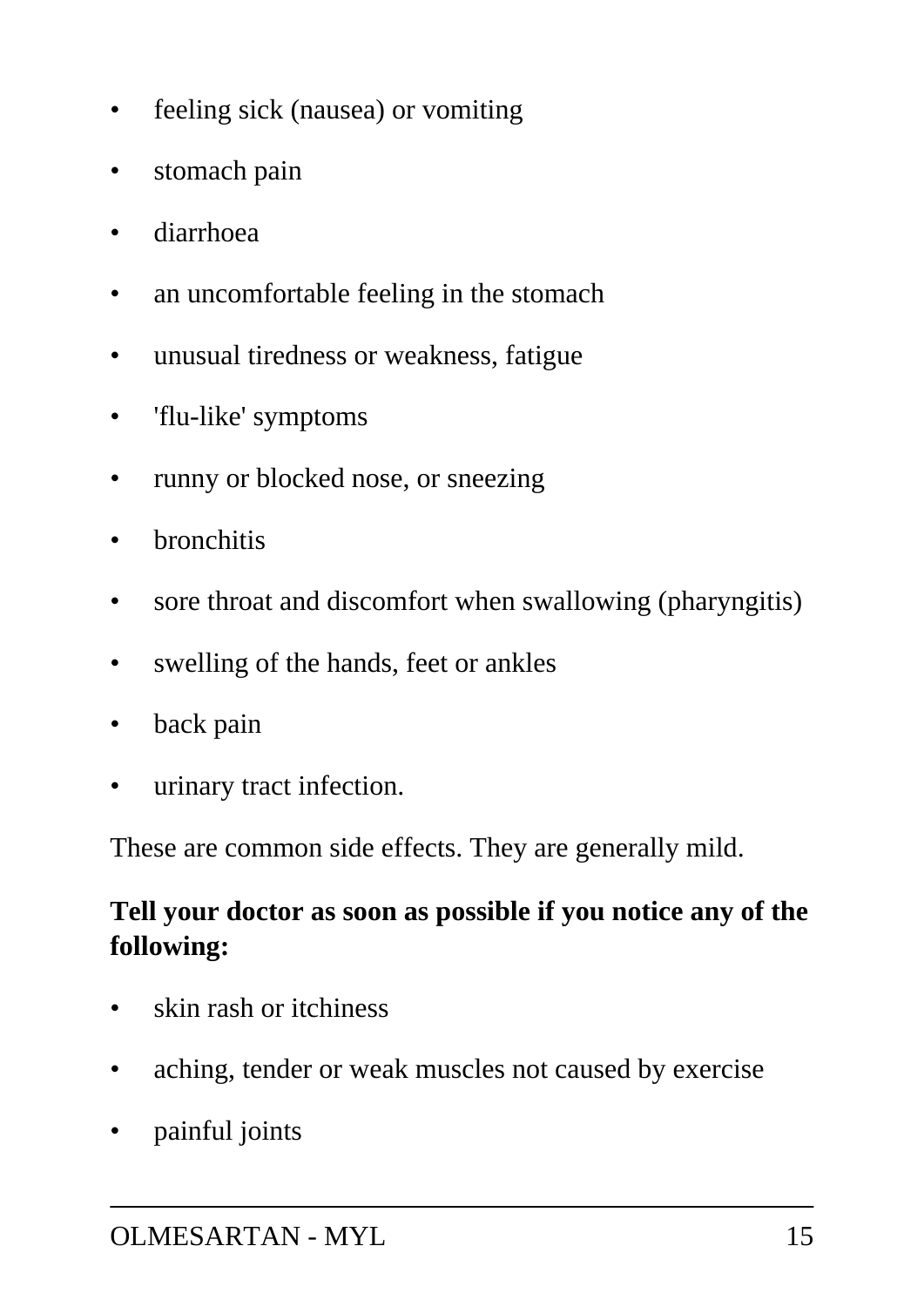- fast heart beat
- shortness of breath or tightness in the chest
- swelling of the hands, feet or ankles
- symptoms that may indicate high potassium levels in the blood, such as nausea, diarrhoea, muscle weakness, change in heart rhythm.

These may be serious side effects. You may need medical attention. Serious side effects are rare.

### **If any of the following happen, stop taking OLMESARTAN - MYL and either tell your doctor immediately or go to Accident and Emergency at your nearest hospital:**

- swelling of the face, lips, mouth, tongue or throat which may cause difficulty in swallowing or breathing
- chest pain.

These are very serious side effects. You may need urgent medical attention or hospitalisation. These side effects are very rare.

**Other side effects not listed above may occur in some patients. Tell your doctor or pharmacist if you notice anything that is making you feel unwell.**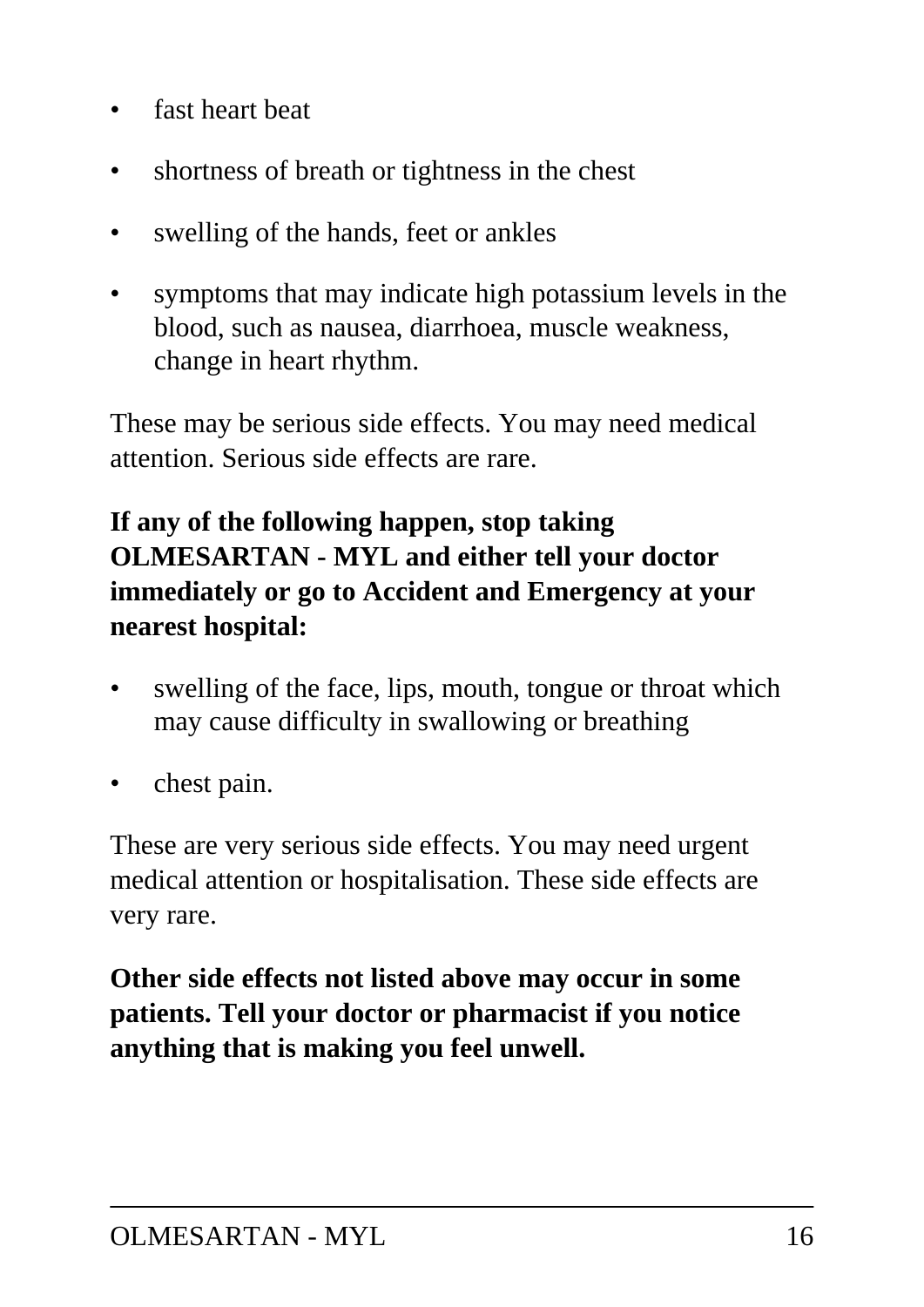# **After using OLMESARTAN - MYL**

### **Storage**

**Tablets:**

### **Keep your tablets in the box until it is time to take them.**

If you take the tablets out of the box they will not keep well.

**Keep your tablets in a cool dry place where the temperature stays below 25°C.**

**Suspension:**

**Keep the suspension in the bottle until it is time to take it.**

**Keep the suspension in the refrigerator where the temperature stays between 2 to 8°C.**

**Do not store OLMESARTAN - MYL or any other medicine in the bathroom or near a sink.**

**Do not leave it on a windowsill or in the car on hot days.**

Heat and dampness can destroy some medicines.

#### **Keep it where children cannot reach it.**

A locked cupboard at least one-and-a-half metres above the ground is a good place to store medicines.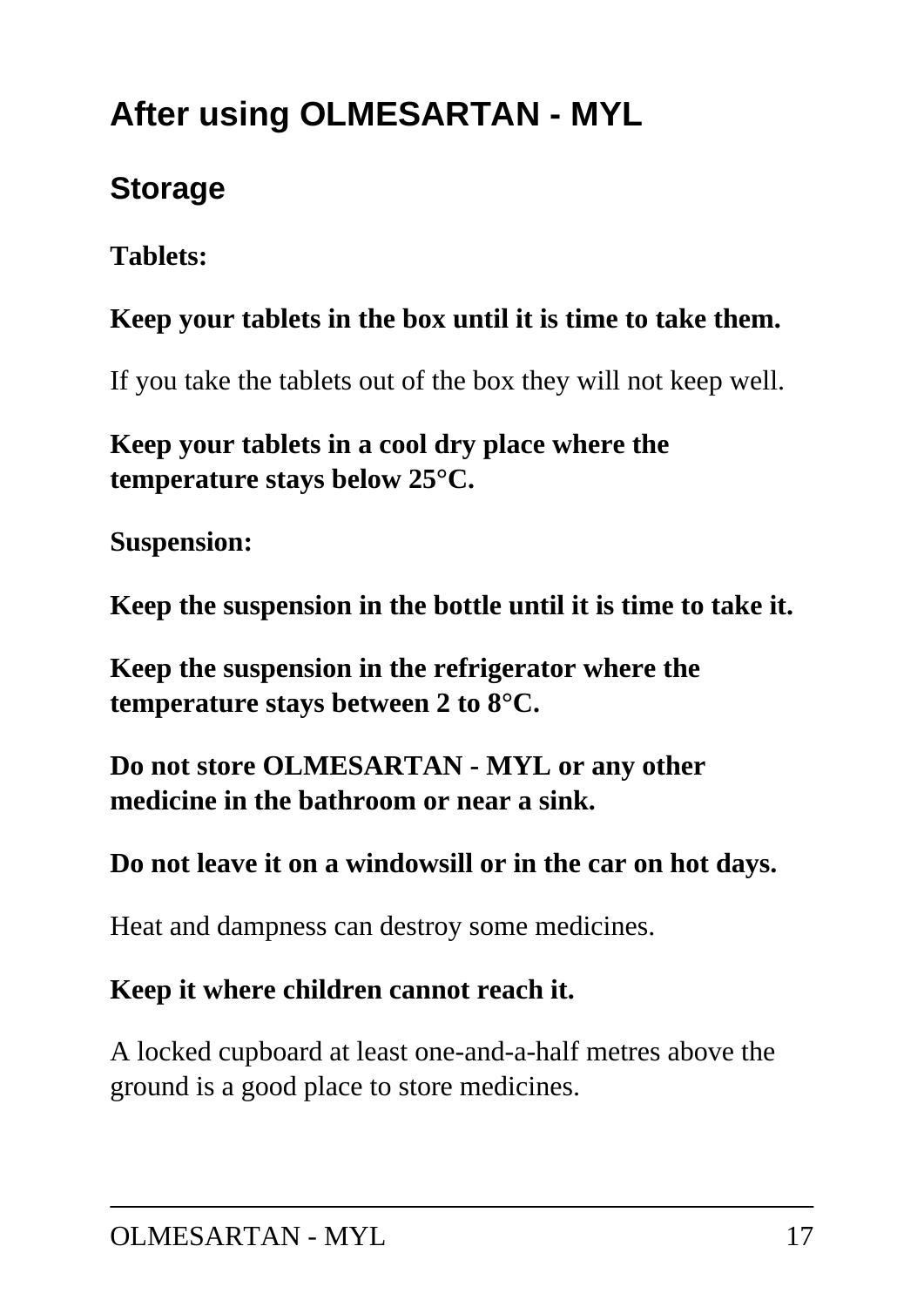### **Disposal**

**If your doctor or pharmacist tells you to stop taking OLMESARTAN - MYL or the tablets have passed their expiry date, ask your pharmacist what to do with any that are left over.**

## **Product description**

## **What it looks like**

OLMESARTAN - MYL tablets come in two strengths and each has a different appearance:

- OLMESARTAN MYL 20 mg White, circular film coated tablet with characteristic odour approximately 8.5 mm in diameter, with C14 embossed on one side
- OLMESARTAN MYL 40 mg White, oval film coated tablet with characteristic odour approximately 15 x 7 mm in size, with C15 embossed on one side.

A box of OLMESARTAN - MYL contains 10 or 30 tablets.

OLMESARTAN - MYL suspension is a pale reddish-white suspension.

## **Ingredients**

Active ingredients:

• OLMESARTAN - MYL 20 mg tablet - 20 mg olmesartan medoxomil per tablet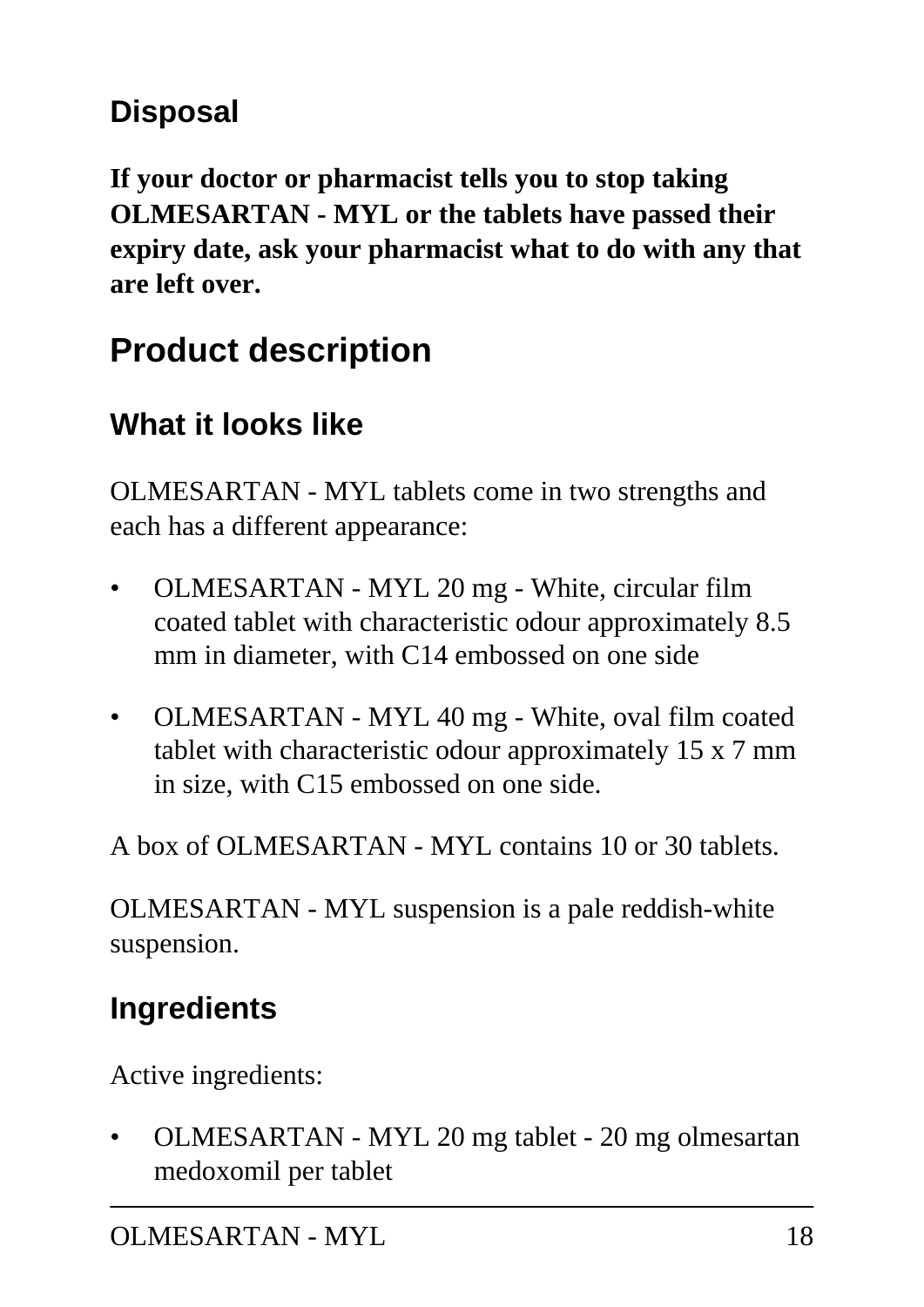- OLMESARTAN MYL 40 mg tablet 40 mg olmesartan medoxomil per tablet.
- OLMESARTAN MYL suspension 2mg/mL olmesartan medoxomil

Other ingredients:

OLMESARTAN - MYL tablets:

- microcrystalline cellulose
- low-substituted hydroxypropylcellulose
- lactose
- hydroxypropylcellulose
- magnesium stearate
- Opadry OY-S-38956 that contains titanium dioxide, talc and hydroxypropylmethylcellulose.

OLMESARTAN - MYL tablets do not contain sucrose, tartrazine or any other azo dyes.

OLMESARTAN - MYL suspension:

- purified water
- citric acid
- flavouring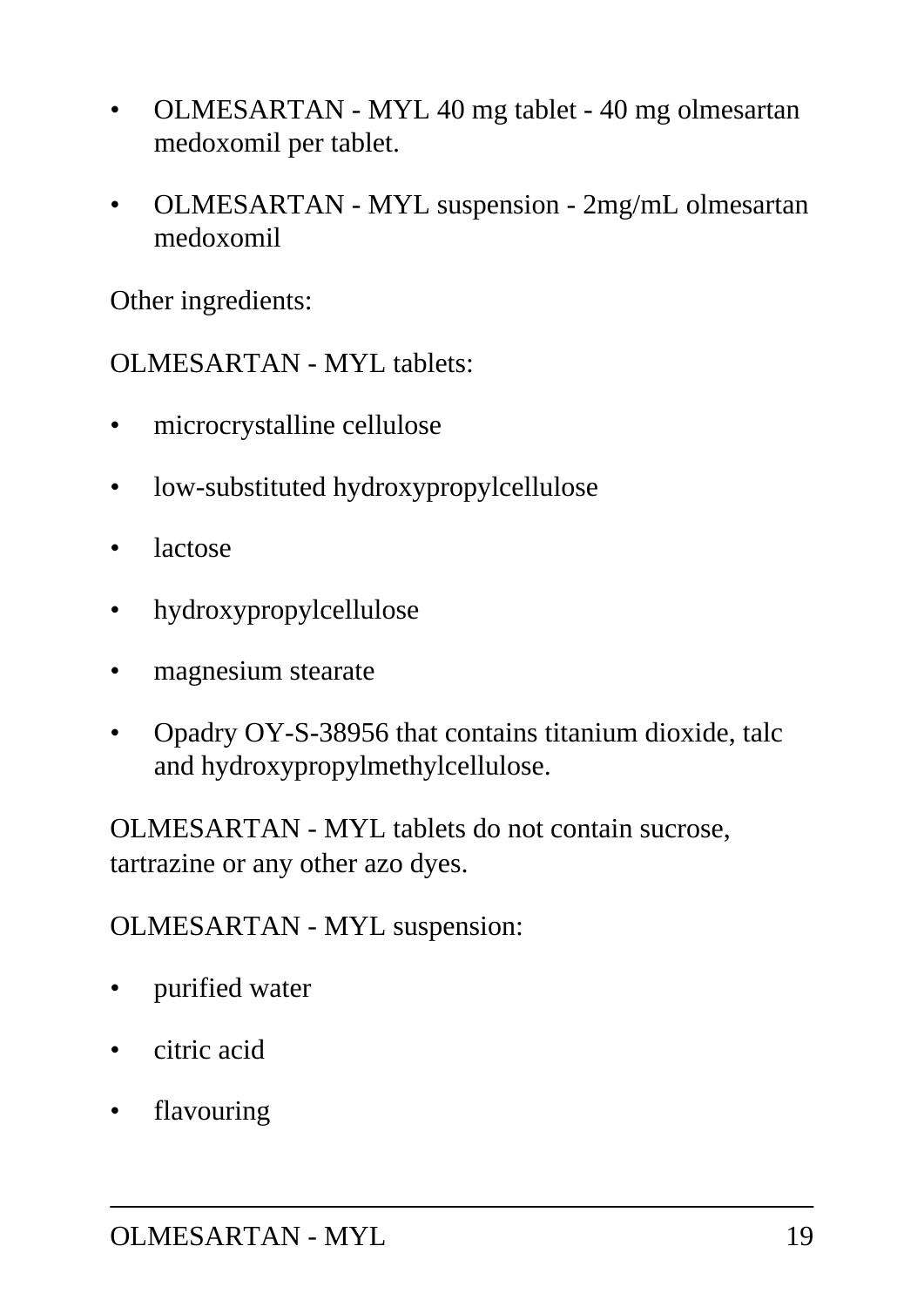- glycerin
- methylparaben
- potassium sorbate
- sodium phosphate
- sorbitol
- sucrose
- calcium sulfate
- carrageenan
- dimethicone antifoam emulsion
- microcrystalline cellulose
- sodium carboxymethylcellulose
- sodium phosphate monobasic
- trisodium phosphate
- xanthan gum

### **Supplier**

OLMESARTAN - MYL is supplied in Australia by:

Organon Pharma Pty Ltd

Building A, 26 Talavera Road,